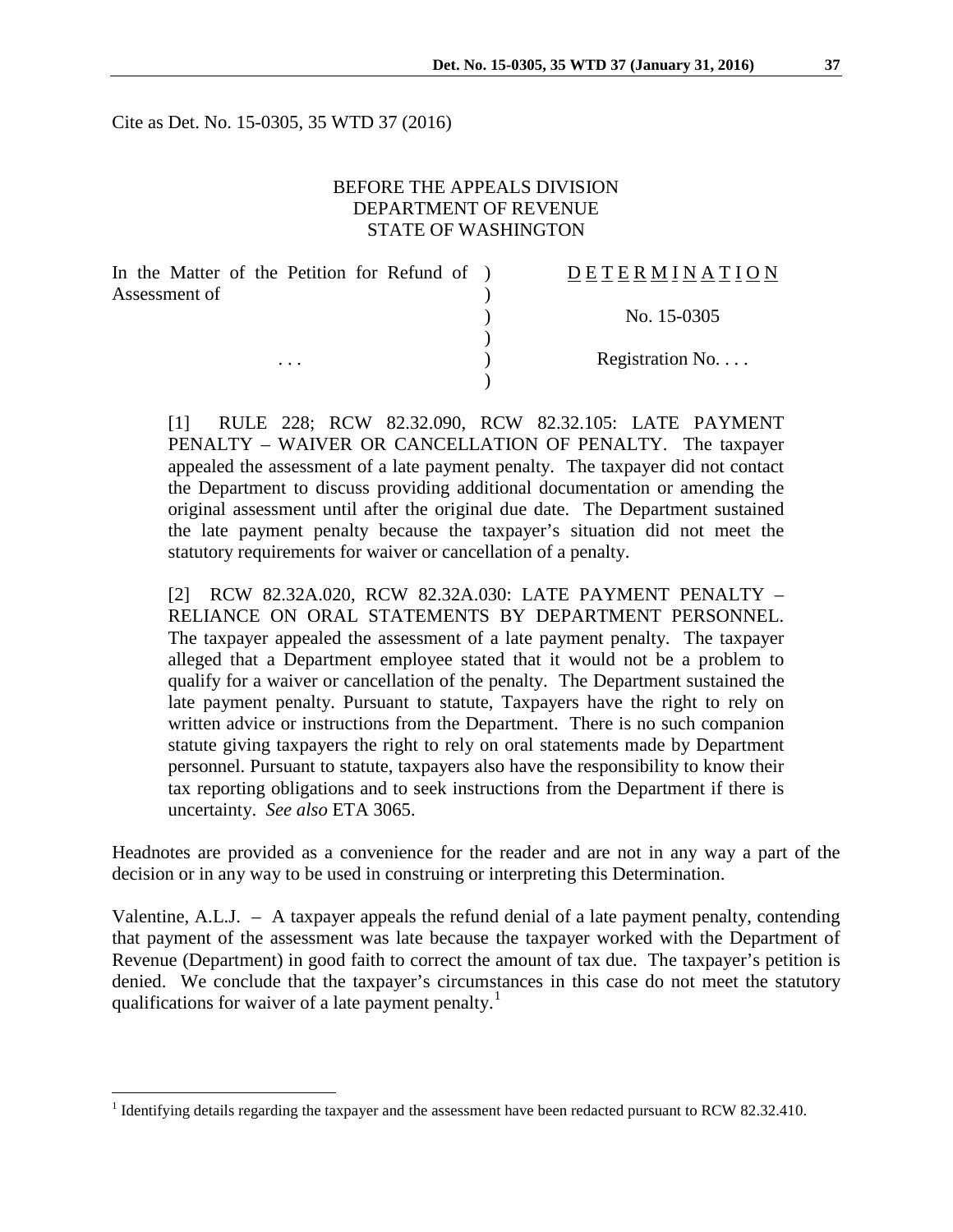### ISSUE

Pursuant to RCW 82.32.090, RCW 82.32.105, and WAC 458-20-228 (Rule 228), does a taxpayer qualify for waiver of a late payment penalty when the taxpayer did not contact the Department until after an assessment due date to notify the Department of additional records that may affect the assessment amount?

## FINDINGS OF FACT

The Department's Audit Division (Audit) reviewed the business activities of [Taxpayer] for the time-period of January 1, 2010 through June 30, 2014 (audit period). After its review, Audit determined that Taxpayer underreported certain income during the audit period and also owed use tax and/or deferred sales tax on consumable supply purchases and capital asset purchases. The assessment totaled  $\$\dots$  ( $\$\dots$  in tax and  $\$\dots$  in interest). Audit issued the assessment on December 31, 2014. The due date was January 30, 2015.

Taxpayer did not pay the assessment by the due date. Instead, Taxpayer contacted Audit after the due date, on February 2, 2015, to discuss possible amendments to the assessment. Taxpayer subsequently provided Audit with documentation that lowered the assessed amount for use tax and/or deferred sales tax on consumable supply purchases by  $\$\dots^2$  $\$\dots^2$ 

Audit issued an amended assessment on February 26, 2015. The amended assessment amount included \$ . . . in tax and \$ . . . in interest, for a total tax and interest due of \$ . . . . The amended assessment, however, also included a late payment penalty of  $\frac{1}{2}$ ...,  $\frac{3}{2}$  $\frac{3}{2}$  $\frac{3}{2}$  for a total amended assessment of \$ . . . . Taxpayer made a payment of \$ . . . on February 24, 2016. Therefore, the amended assessment shows a credit due Taxpayer of \$ . . . . The Department refunded the credit amount to Taxpayer.

Taxpayer contacted the Department's Taxpayer Account Administration Division (TAA) on March 19, 2015, and requested a penalty waiver. TAA denied Taxpayer's request on May 15, 2015.

Taxpayer asks that the Department refund the late payment penalty of \$ . . . . Taxpayer contends that it withheld payment on the original assessment because it knew that Audit would make adjustments to the assessment after review of the additional documentation provided. According to written statements on Taxpayer's appeal petition, Taxpayer was in contact with Audit throughout the amendment process and was not told that a late payment penalty would be included on the amended assessment. In addition, Taxpayer contends on its appeal petition that it was told it "would not be a big issue" to get the penalty waived.

### ANALYSIS

RCW 82.32.090(2) requires the assessment of a penalty if "payment of any tax determined by the department to be due is not received by the department by the due date specified in the

<span id="page-1-0"></span> $2$  The original assessment was based sampling.

<span id="page-1-1"></span> $3$  This amount represents a 15 percent penalty on the amended tax due of \$....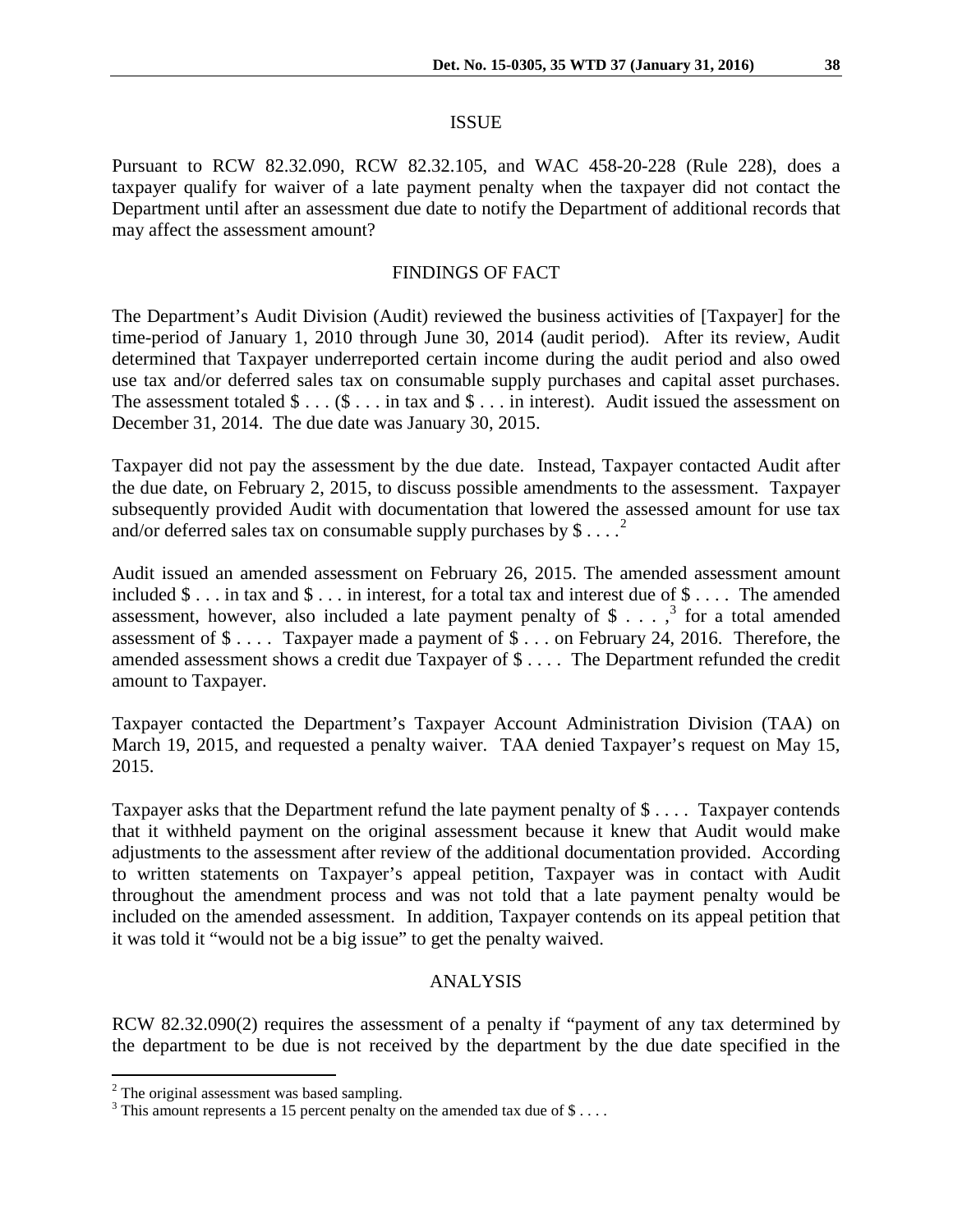notice, or any extension thereof . . . " The penalty ranges from fifteen to twenty-five percent of the amount of the tax depending on when the Department receives payment.

The Department has limited authority to waive or cancel penalties. The Department may cancel penalties and, in some cases, the tax itself, in the following situation: The assessment of tax and penalties was due to reliance on written instructions given the taxpayer by the Department to the proven detriment of the taxpayer. RCW 82.32A.020(2). The Department may also waive penalties if the penalties were the result of "circumstances beyond the control of the taxpayer." RCW 82.32.105(1). Only an analysis of the second basis for waiving penalties is needed here.

Rule 228 explains what types of scenarios constitute "circumstances beyond the control of the taxpayer." It provides that "[c]ircumstances beyond the control of the taxpayer are generally those which are immediate, unexpected, or in the nature of an emergency." Rule  $228(9)(a)(ii)$ . "Such circumstances result in the taxpayer not having reasonable time or opportunity to obtain an extension of the due date or otherwise timely file and pay." *Id.*

Rule  $228(9)(a)(ii)$  lists examples of situations that are beyond a taxpayer's control sufficient to cancel penalties, including:

- Erroneous written information from the Department;
- An act of fraud or conversion by the taxpayer's employee or contract helper which the taxpayer could not immediately detect or prevent;
- Emergency circumstances around the time of the due date, such as the death or serious illness of the taxpayer or a family member or accountant; or
- Destruction of the business or records by fire or other casualty.

Rule 228(9)(a)(iii) lists examples of situations that are generally not considered beyond the control of the taxpayer, including:

- Financial hardship; or
- A misunderstanding or lack of knowledge of the tax liability; or
- Mistakes or misconduct on the part of employees or other persons that the taxpayer contracted with.

There is no documentation in the record to suggest that Taxpayer's failure to timely pay its tax obligation to Washington was due to circumstances beyond its control.

We note that the due date of the original assessment was January 30, 2015. The assessment was issued December 31, 2014. Taxpayer did not contact Audit until after the due date had passed to discuss any possible amendments to the assessment. In addition, the assessment was not cancelled, it was amended. A considerable amount due, dating back to 2010, was still outstanding even after the adjustment. The late payment penalty was based only on the amended amount of tax due, not the original amount due.

We conclude, therefore, that Taxpayer's circumstances do not meet the statutory requirements necessary to qualify for a late payment penalty waiver under RCW 82.32.105(1).